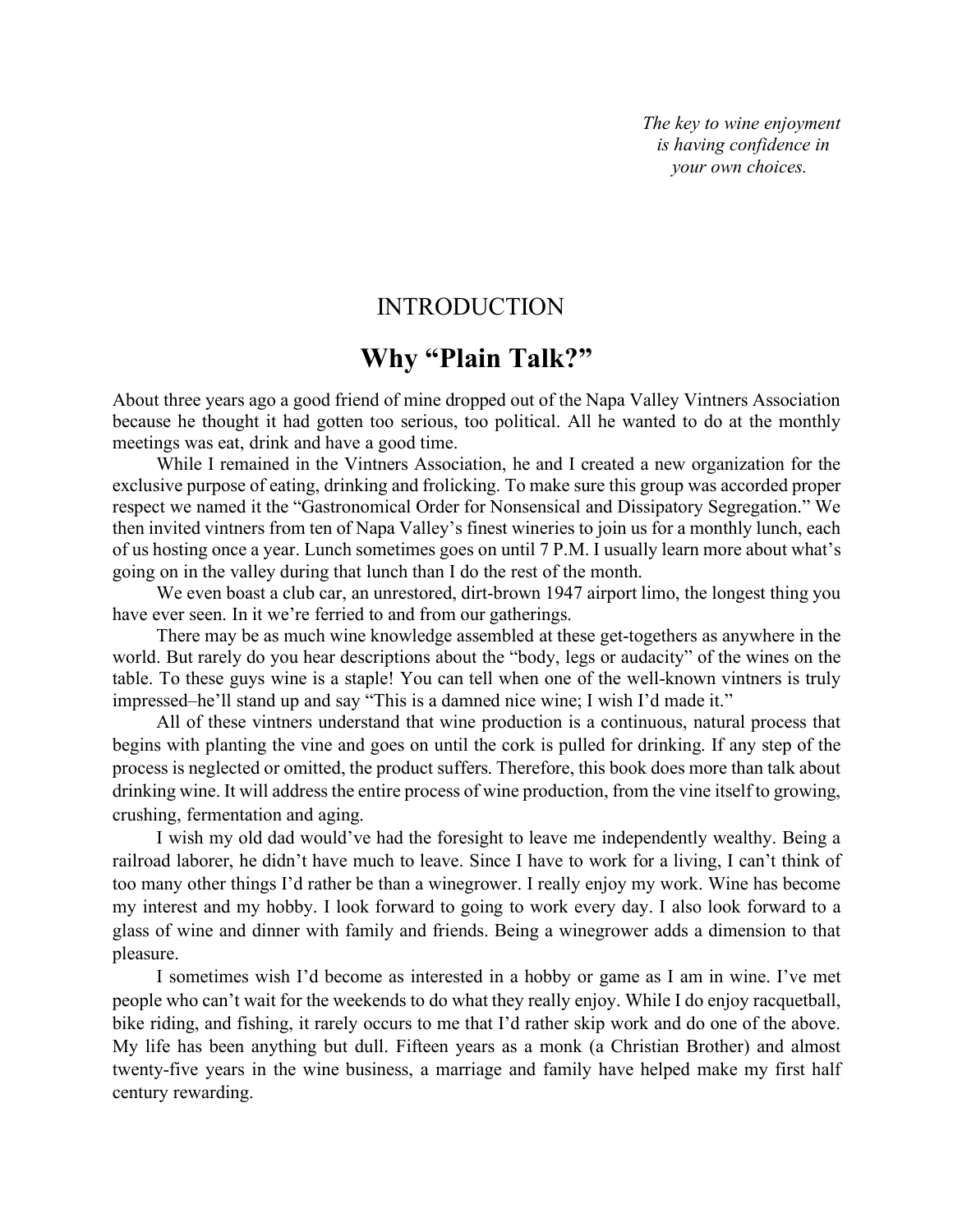I assume that this book attracted your attention because you share my enthusiasm for wine. I want you to be as comfortable as I am with vino and with your choice of it.

When you hear the word wine, I hope it conjures up happy memories–maybe of a wonderful visit to the wine country, or of a great meal when the food and drink perfectly complemented each other; or maybe it was just a nice bottle of wine with a very special friend at a picnic.

Unfortunately, the subject might make some of you uneasy because of an unpleasant experience you've had. I'm certain there have been times when many of us have felt unsure about which wine to select from a restaurant list or which wine to take home for a special dinner. Or how about the wine steward, or maître d' who, after ridiculing your choice, condescendingly tells you what you really should have selected for that particular dish. Then there's that review you read that called your favorite wine "thin, lacking appeal, and, in short, detestable." Hopefully, these kinds of experiences and our resultant uncertainties haven't prevented us from choosing a wine to enhance our meal.

One thing I hope you'll learn in this book is that wine is really quite simple. It is a food to be enjoyed! Like art or music, the more you know about it, the more you can enjoy it, but you certainly don't need to know any five-syllable words for that.

I sometimes think that the wine cognoscenti, gurus, and snobs, have harmed the cause of vino as much as they have helped it. They speak a language that intimidates and confuses people, giving the impression that only a select minority can genuinely appreciate good wine. To them, I offer the wisdom of Lord Duff Cooper, who said: "There are two reasons for drinking wine: when you are not thirsty–to prevent it; when you are thirsty–to cure it; prevention is always better than cure."

I hope that PLAIN TALK will make you as comfortable with the "fruit of the vine" as you are with food, so that you will be able to select wines with confidence and enjoy them even more. That's not as easy as it sounds because here in America, we have no tradition of including wine in the daily meal. When I go to dinner with a group of friends, no one ever asks me to order their food. Frequently, however, the wine list is passed to me. It's true that I might be qualified to decide which is the best wine for the price, but some of my friends might not enjoy that choice any more than they would enjoy filet mignon if they were vegetarians. In the final analysis then, wine, like any food, is a matter of preference and taste. I have attempted to be simple and straightforward in order to help you understand better what you may already know about the subject. I also want to introduce some new and interesting information that will increase your appreciation of it.

For the past several years I have received, on a regular basis, voluminous questionnaires from prospective authors seeking material for books they want to write. I decided that the time had come for a professional winegrower to give his view of the wine world. I refer to myself as a "winegrower" because I have always been involved in the entire process, from the planting of the grapes to the bottling of the finished product. I dislike the term "winemaker" because to me it conjures up an image of manufacturing a product from various ingredients, whereas wine is a natural product. The fact that wine is a natural product is one of several factors which distinguishes it from other alcoholic beverages such as beer and hard liquor. More about that later. For now, suffice to say there are some genuine differences.

As a winegrower, I've had numerous occasions over the years to talk to people about wine. I've traveled around the country promoting my products and I've taught college courses in Wine